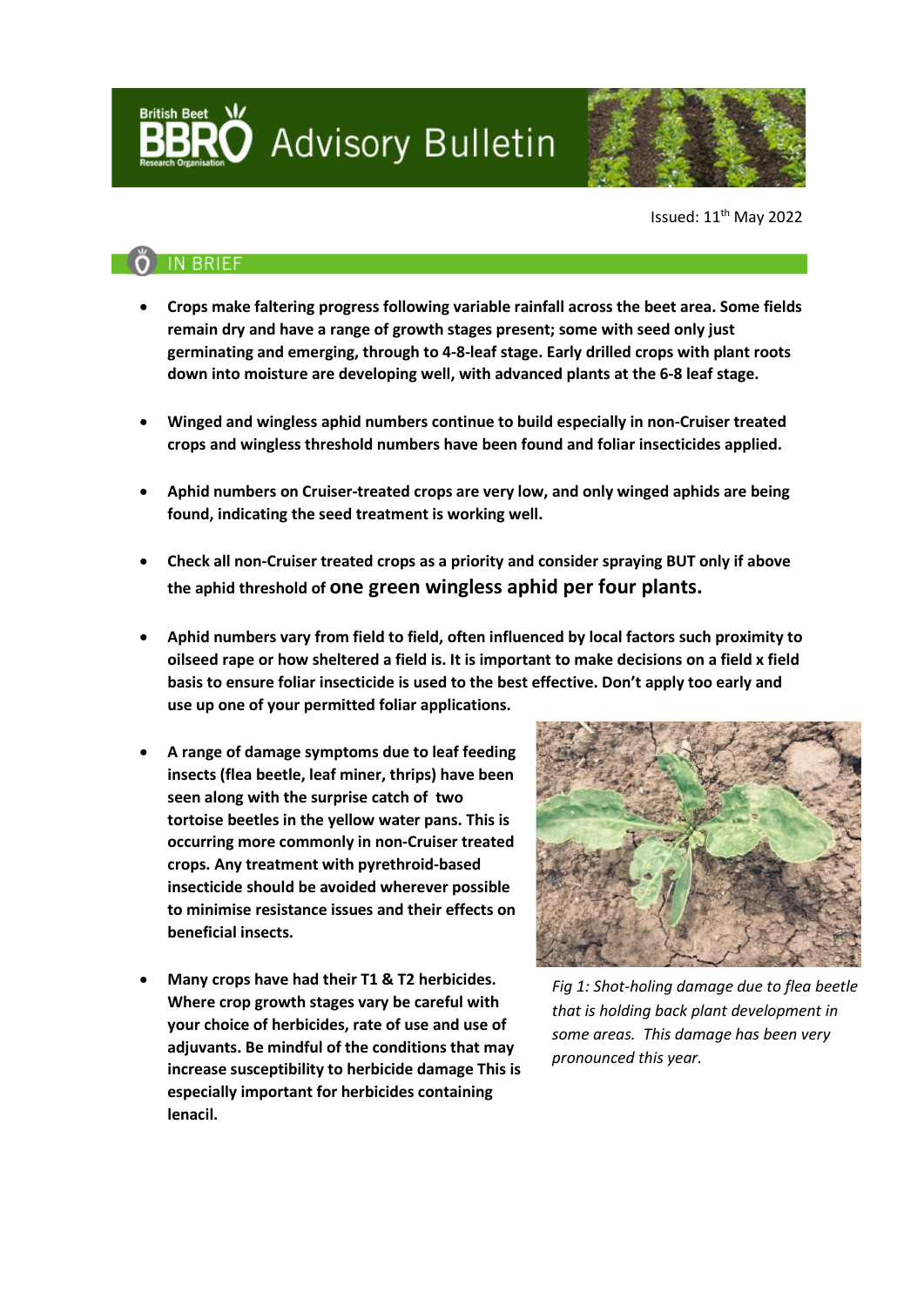

**Aphids** - Check the aphid survey data and aphid distribution map on BBROPlus regularly for the latest update [\(https://plus.bbro.co.uk/on-farm/member-area/\)](https://plus.bbro.co.uk/on-farm/member-area/). Use this as a guide only and not a substitute for checking your own individual crops.



*Fig 2: Aphid map as of 10/5/2022*

Increasing numbers of winged aphids are being caught in the BBRO yellow water pan traps (and the regional suction trap network) and a high proportion of these are now being identified as *Myzus persicae*. This is the principal vector of virus yellows.

For non-Cruiser treated crops two sprays are currently approved: flonicamid or acetamiprid. These can be applied in any order. Please remember if you apply flonicamid you can use either Teppeki **OR** Afinto. You cannot apply two applications of flonicamid despite the availability of two products. Please use the appropriate water volumes of these insecticides too.

There are also reports of wingless aphids on Cruiser treated crops BUT REMEMBER if you need to spray (**ONLY** if above threshold) you must start with flonicamid (Teppeki or Afinto).

**Herbicides** – weeds are slow to germinate where soils remain dry, but some broad-leaved weeds and grass weeds are beginning to establish. Where crop growth stages are variable and/or where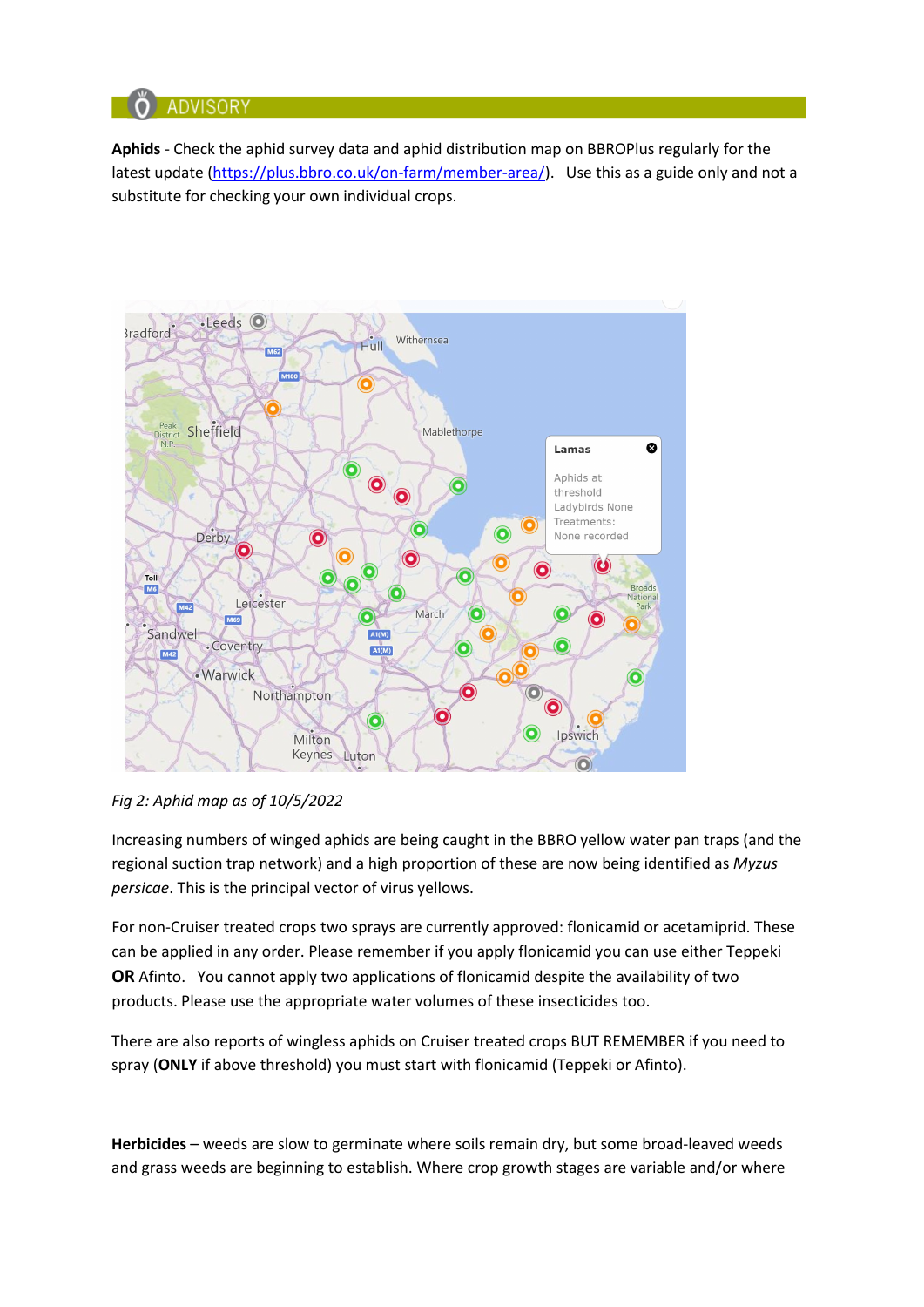crops are showing signs of stress or pest damage, continue to be cautious with the choice of actives, rates, and adjuvants.

Using high rates, increasing the number of partners in the mix, and adding oil will further increase the risk of crop damage. High light levels, dry soils and large changes in diurnal temperatures increase susceptibility to herbicide damage. Check crop growth stages and compliance with the minimum crop growth stage on product labels especially where emergence has been variable and/or where there may be different varieties in the field. Lenacil containing products state 'cannot be used before first leaf visible (pinhead size) and cotyledons horizontally unfolded (BBCH 10)', so only consider using these products containing lenacil where most of the crop has reached this stage.

In general, great caution should be taken if considering tank mixing herbicides. BBRO generally advise against tank mixing foliar insecticides and herbicides as it is quite likely the efficacy of one or both partners will be compromised by not applying at the right time or conditions. Do not compromise on water volumes as these may be different and check on the compatibility of different partner products.

**Nutrition -** Rapidly growing crops, especially where most plants are at the 4-6 leaf stage will be ready for their first manganese and magnesium applications. Where plants are only growing slowly, and leaves are small, these are probably best left to develop greater leaf area for foliar uptake.

Manganese is key to supporting rapid leaf growth. Target a minimum of 1-2 applications during early canopy growth starting from BBCH 114-16 (4-6 leaf stage) repeating at 7-14 days. Target 1 kg Mn/ha in normal growing conditions and 2 kg Mn/ha where there is a higher likelihood of deficiency such as rapidly growing crops (all soil types) and/or organic & sandy soils, high pH, after liming and fluffy seedbeds. Remember symptoms can be transient depending on the growing conditions but apply at the first signs of symptoms, don't wait for severe symptoms to develop.

Crops on dry light or thin soils, and in low organic matter may also benefit from foliar sulphur if not applied in the base dressing. Foliar boron may also be an option on light, low organic matter and calcareous soils, especially where the soil remains dry.